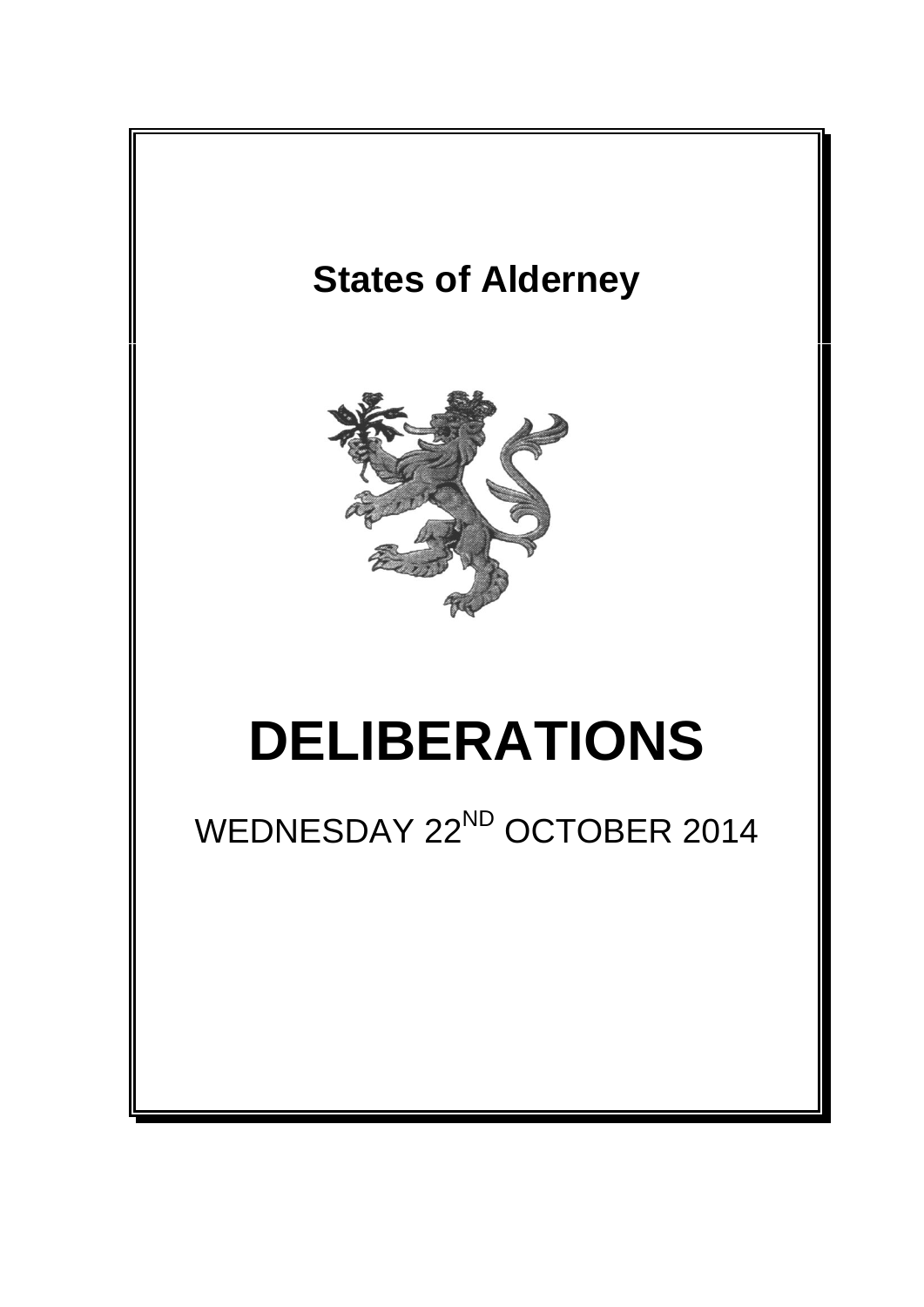# **STATES OF ALDERNEY**

# **DELIBERATIONS FOR THE MEETING OF**

# **WEDNESDAY 22ND OCTOBER 2014 AT 17:30**

Present: Mr Stuart Trought, President Mr Ian Tugby Mr Matt Birmingham Mr Ray Berry Mr Louis Jean Mr Neil Harvey Mr Francis Simonet Mr Robert McDowall Mr Chris Rowley Mr Steve Roberts Mrs Norma Paris

Colonel Colin Mason represented His Excellency The Lieutenant-Governor of the Bailiwick of Guernsey.

## **Item I The Alderney eGambling (Commencement) Regulations, 2014**

**The States of Alderney resolved not to annul 'The Alderney eGambling (Commencement) Regulations, 2014'.**

Proposed by Mr Simonet and seconded by Mr Birmingham

Approved unanimously

## **Item II Budgets for 2015 and Revised Budgets 2014**

**After consideration of the Budget Report, The States of Alderney resolved:-**

**To accept the States of Alderney Revenue, Capital, and Economic Development Reserve Budgets for 2015, and,** 

**To accept the States of Alderney Water Board Revenue and Capital Budgets for 2015.**

Proposed by Mr McDowall and seconded by Mr Harvey

Approved by a majority, all in favour except Messrs Tugby, Jean and Roberts who voted against